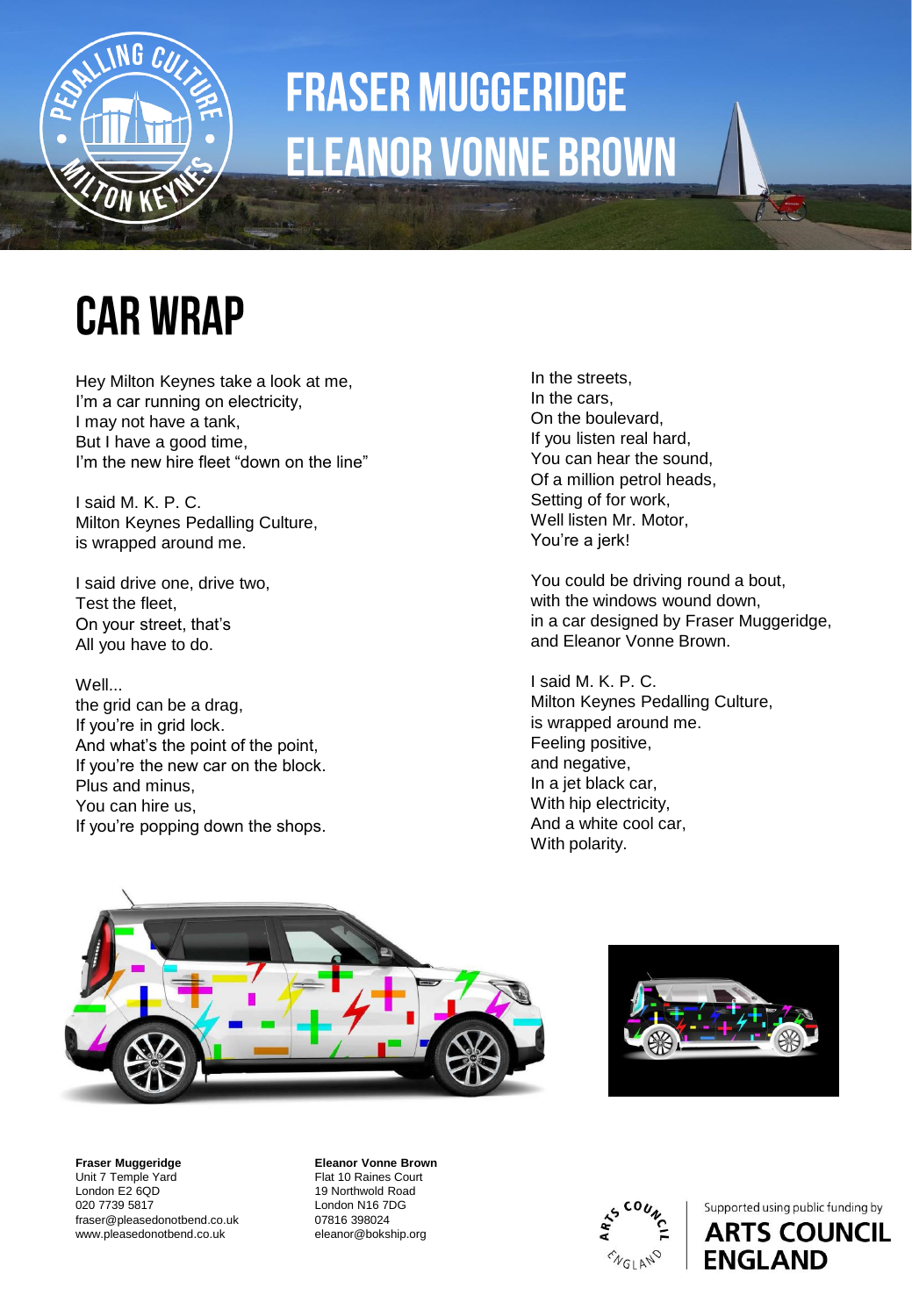

#### **TOM GUILMARD**

## **GARDEN CITY**

Combining 'Garden city' with 'Electric Vehicle' I will create characters and objects which accurately illustrate the brief. I envisage these electric cars wrapped in a scene of illustrated plants and flowers similar to the style of a previous drawing I have done. (see fig.1) However this time The bulbs and petals of the flowers are replaced by plugs, plug sockets, wires etc. (See fig. 2)

This idea is a light hearted and fun way to illustrate the fact that these vehicles in Milton Keynes are electric. The scene will be brightly coloured with luscious greens and aims to turn heads whenever the car drives past.

I believe plants bring the message of 'going green' which is also, of course, why electric cars are becoming more popular. On top of this they are representative of Milton Keynes as a 'garden city'.

I have worked on several briefs with different specs. From spot illustrations to skateboard graphics to large scale murals. I'm well versed in working to briefs and would welcome the challenge of creating my proposed illustration work as a vinyl wrap on an electric vehicle.





Fig. 2



Supported using public funding by **ARTS COUNCIL ENGLAND** 

#### **Tom Guilmard** tomguilmard@hotmail.com 07534 626 268

A recent graduate of The University of the Arts London. Tom has a huge passion for all things creative and loves to explore process and clever problem solving design. His everyday practice explores humour, colour and simplicity .